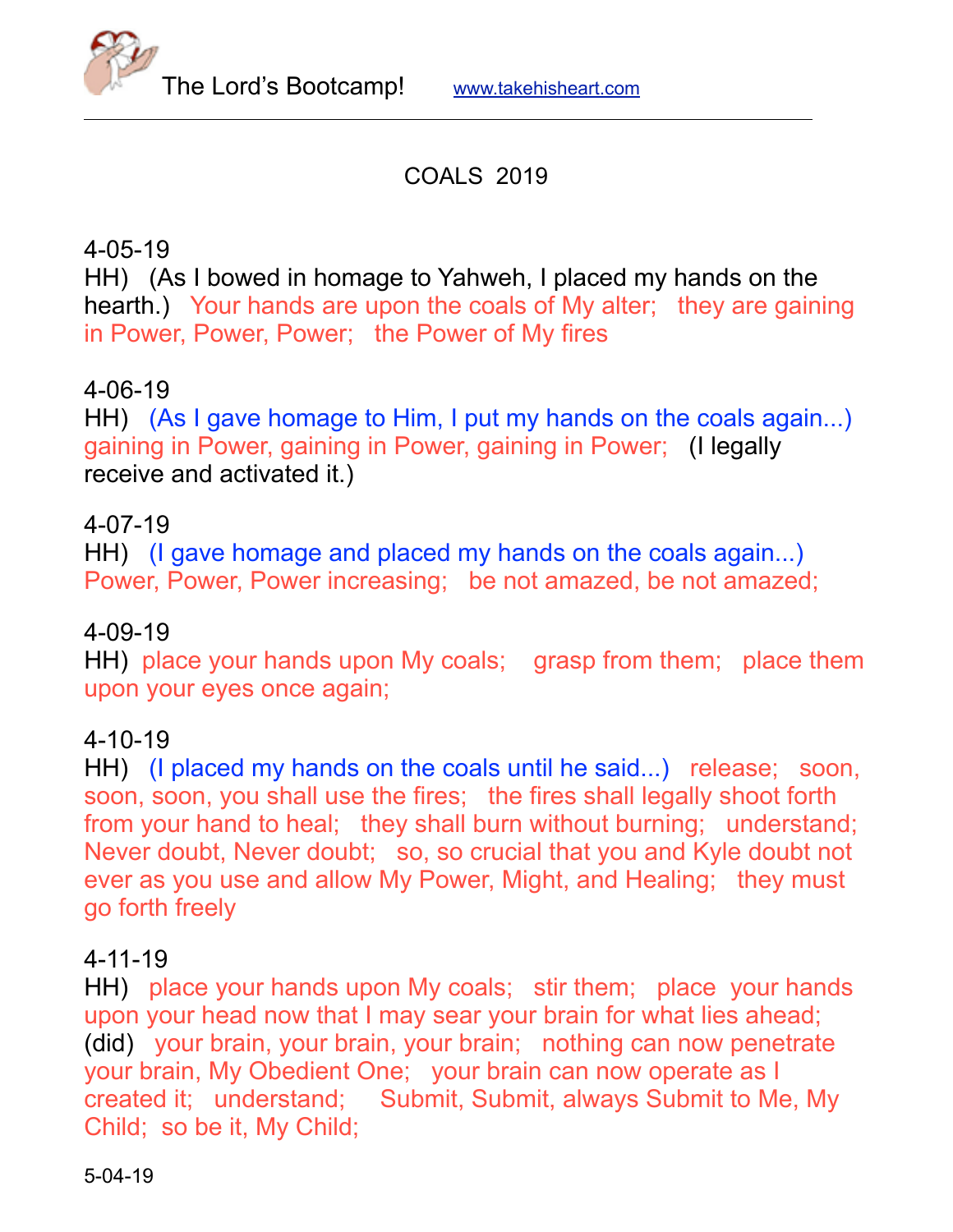HH) sweep more coals upon your feet; your feet, your feet; they are about to flame; allow it, Child, and be not amazed; **allow the work they must do, the places they must travel;** 

## 5-30-19

HH) place your hands on the coals again; (did) now place the soles of your feet on the coals; (did, left then right) significant; **every facet, every detail has significant purposes;** all must be grasped; understand; never assume you have realized them all; ask Me, ask Me; My children, I am thorough; you also must, must, must be thorough be not so quick to move on without being absolutely thorough; *understand that this gives the enemy openings that should not have been left open to them;* My Children, allow yourselves to be diligent in being this thorough

## 6-13-19

HH) place your feet on My coals

## 6-19-19

HH) (As I bowed and gave homage to Almighty Yahweh...) touch your forehead to the coals, Child; for your mind's sake; for the sake of your mind; that it too now can flame as I say;

## 7-22-19

HH) (For some reason I laid this book on the hearth when I gave homage to the Lord. When I realized it was on the coals, the words that came forth...) sit to write that the words of this book flame forth with the Power I have placed in each of them. That they each do the work I have given them to do for My words are life. (I asked that every word of this book be seared into my brain, my memory.) it shall be; doubt Me not; (I agree, Father, and I doubt you not.)

## 7-26-19

HH) the coals are still lit, Child; partake of them as I instruct; **swipe them onto your feet; (did) your feet shall flame and burn as I say now;** 

## 8-16-19

HH) the coals, the coals, the coals; fan the coals, Child; (did and told them to be at the temperature Almighty Yahweh wanted them to be for His purposes. Hallelujah!) so be it;

#### 11-13-19

L) SIS; juncture; We are at a juncture; aware, My children, *you must be consciously aware* of circumstances all around; **let there be joining only if and when I say;** understand; (Yes, Lord, I do.) significant happenings occurring; *be totally, acutely aware;* Core specifically

HP) collect, collect; **gather and collect all I am revealing;** gather and collect, Core; imperative; understand; (Yes, Lord, please guide us in this.) listen carefully, Core; *listen as I reveal*

HH) breathe in of the coals; **breathe in of the coals that there be fire within your belly;** (did) *now allow them to kindle and burn according to My will and plans;* ( I LAAI WTLAOYNY the kindling and burning You desire to be in my belly according to Your Will and Plans. Halleluyah!) yes, definitely, Halleluyah!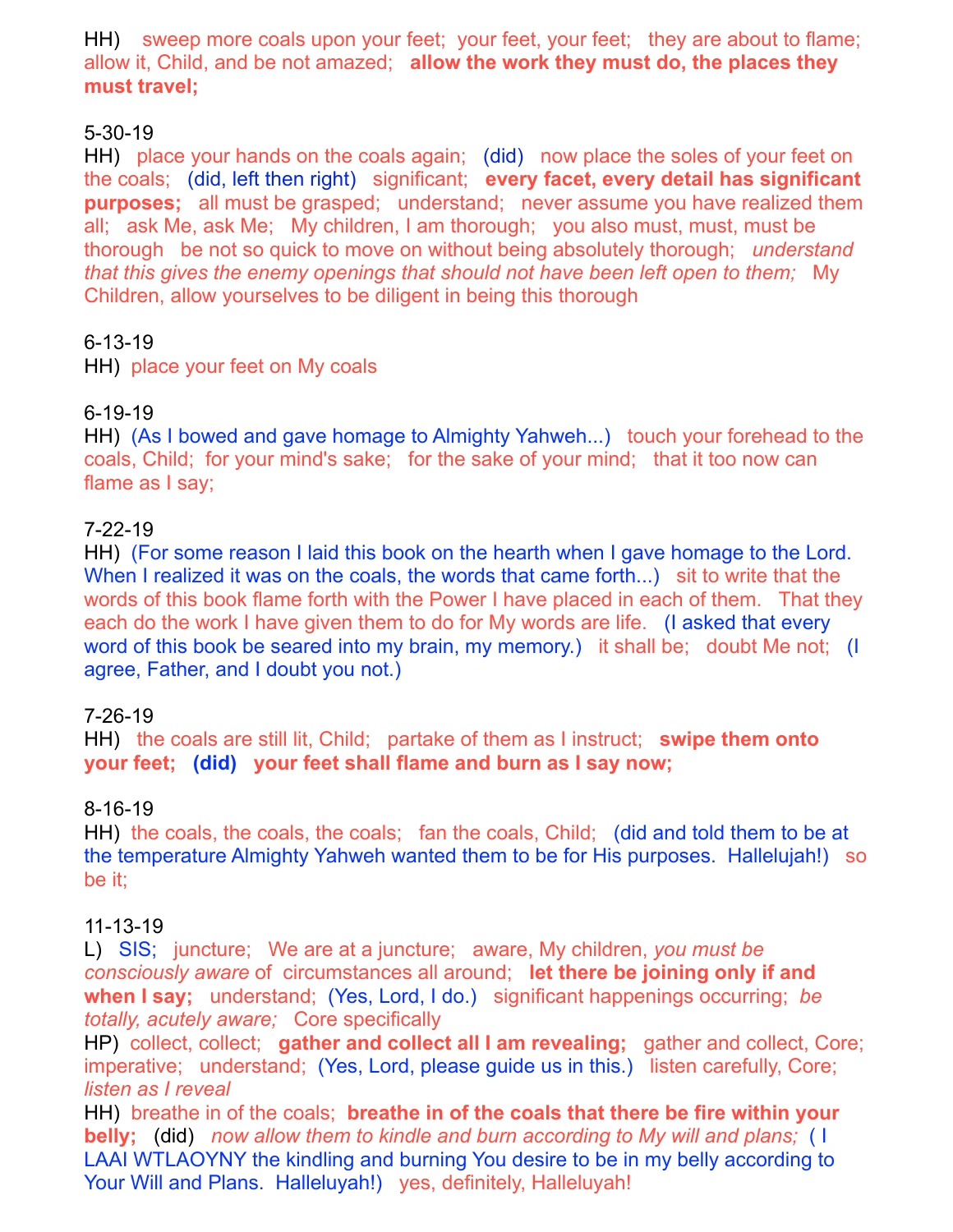### 11-27-19

HH) the coals are about to flame; be not surprised; My fires, My fires are Holy for all that I am, all that I have is Holy; put them not out; allow them to burn as I deem; (Yes, Father, I agree and do so allow.)

### 11-30-19

HH) stir the coals; (did) blow upon them, child, blow the breath of life upon them; 3 breaths; (did) they flame, they flame with My Holy flames; allow them to burn; (Coals and flames, I legally allow you to burn as Almighty Yahweh says, and I LAAI WTLAOYNY this burning. Hallelujah!) good, Hallelujah;

#### 12-05-19

HH) sense the coals, sense the coals; (Yes, Lord) blow on them; stir them; keep them stirred, ready to flame each time I say; (Yes, Lord)

#### 12-09-19

HH) (I stirred the coals.) watch them flame, watch them do this work I have for them and their flames;

#### 12-10-19

HH) (stirred the coals) allow the coals to warm your soul, Child; (Coals, I LAAI WTLAOYNY allowing you to warm my soul. Hallelujah!) agreed, I agree, Child

#### 12-12-19

HH) *(I found myself gently stirring the coals.)* not all things are done with vigor; (I agree, Lord.)

#### 12-17-19

HH) (As I stirred the coals...) they shall amass; expect and watch; great heat, great fire;

#### 12-18-19

HH) these coals are perpetual never ceasing; Understand; I have called them and named them so they shall ever smolder being ready to flame as I say; (Hallelujah, Father) yes, yes;

#### 12-22-19

HH) (As I stirred the coals...) feel the heat, feel the heat; (did) blow; convenient, convenient; I have made all convenient for you, My Child; take notice;

#### 12-23-19

HH) (As I stirred the coals...) anchor them, declare them anchored that they not blow away; (I legally anchor the Lord's coals and declare them anchored that they not blow away and I LAAI WTLAOYNY this Declaration, Hallelujah!) done, Child, done, Amen;

#### 12-24-19

HH) adjure the coals to stay in a constant state of stirring; (Coals, I adjure you to be in a constant state of stirring. I do so and I LAAI WTLAOYNY this adjurement; Hallelujah!) Amen; vSIS;